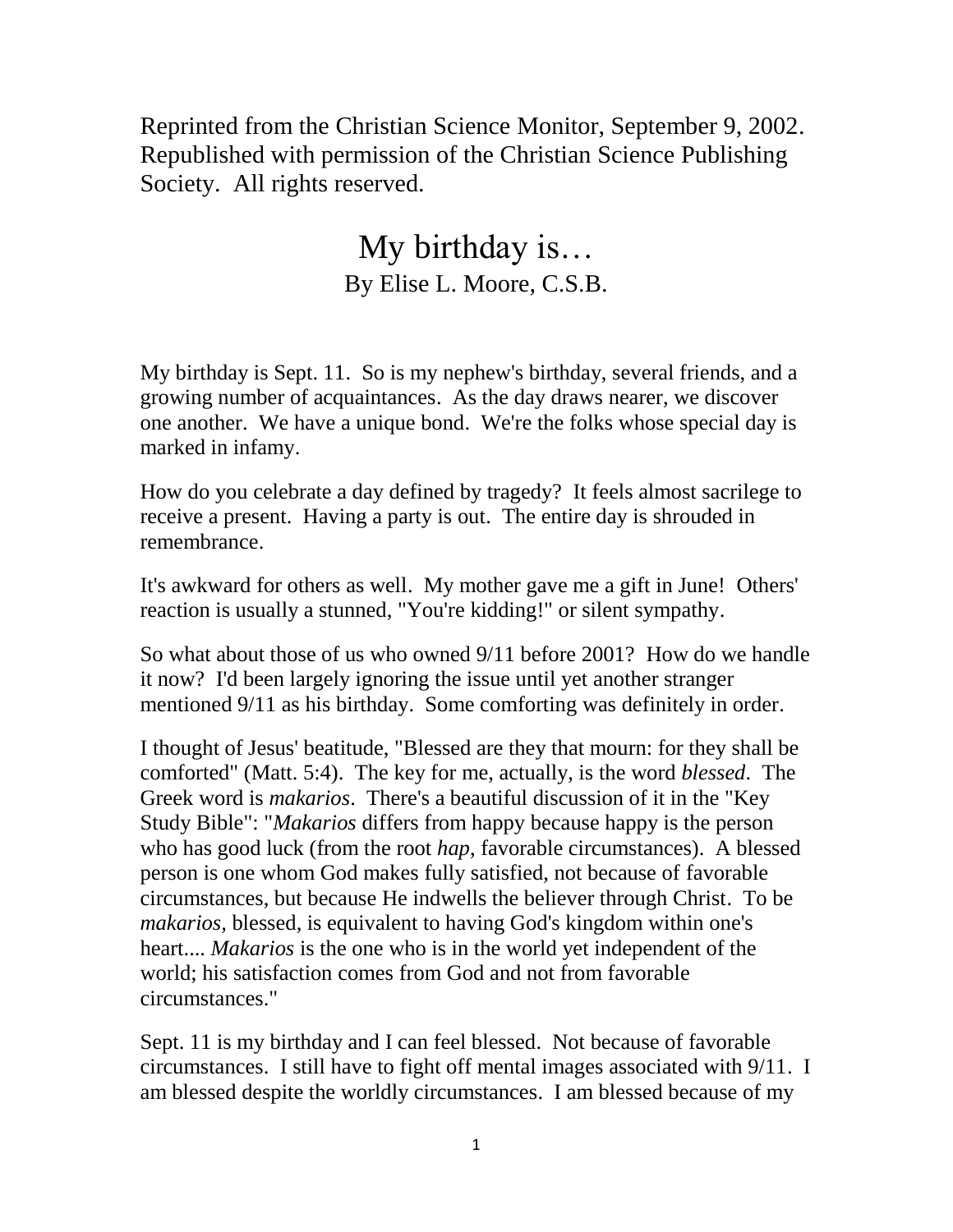relationship with God. This relationship transcends dates and can't be defeated by them.

God is the creator of the universe and every living creature in it. God's creation isn't defined by days or years. It has a timeless, immortal quality. In the eternal scheme of things, my creation and relationship with God didn't begin Sept. 11 or even when my parents conceived me. I have always existed as a beloved idea of the heavenly Father-Mother. My appearance a few years ago on Sept. 11 no more began my eternal existence than my disappearance some years from now will end it. No human event can destroy the joy of my eternal life.

Instead of birthday, I'm thinking timeless continuity with God. So while I may not feel happy on Sept. 11, I can feel blessed. I can celebrate my life and others' ongoing life and our permanent relation to the Divine. This comforts those that mourn. It comforts me.

But what about those who aren't believers in Christ? Are they separated from feeling *makarios* and being blessed? That's a much debated theological question. But my view is that Christ is the spiritual idea of God the divine incarnate in Jesus.

The Christ-spirit can come to a person and guide them even before they know or accept that Jesus expressed Christ on earth. Christ was incarnate in Jesus but was present on earth before and after Jesus. So, for example, Nebuchadnezzar, a heathen Babylonian king living 600 years before Christ, saw "the Son of God" (see Dan. 3:25). He never met Jesus, but he encountered the Christ.

He was transformed. Isn't this true of many characters in the Old Testament? They experienced transformation, salvation, and even ascension (Enoch, Elijah), before Jesus' birth. So Christ is capable of transforming people today who don't yet know or accept Jesus. The significance of this is that I can witness the spirit of Christ at work in the world among Muslims, Jews, and others. While doctrine may divide us, the Christ-spirit can and will reach and unite receptive hearts everywhere.

On Sept. 11, I will pray for those who lost loved ones. I will pray for our country and the safety of its citizens. I will pray for the world and for the love of God to enter every heart. But as I do, I will not feel guilty. I won't feel guilty because I was born on a day others died. I will feel comforted.